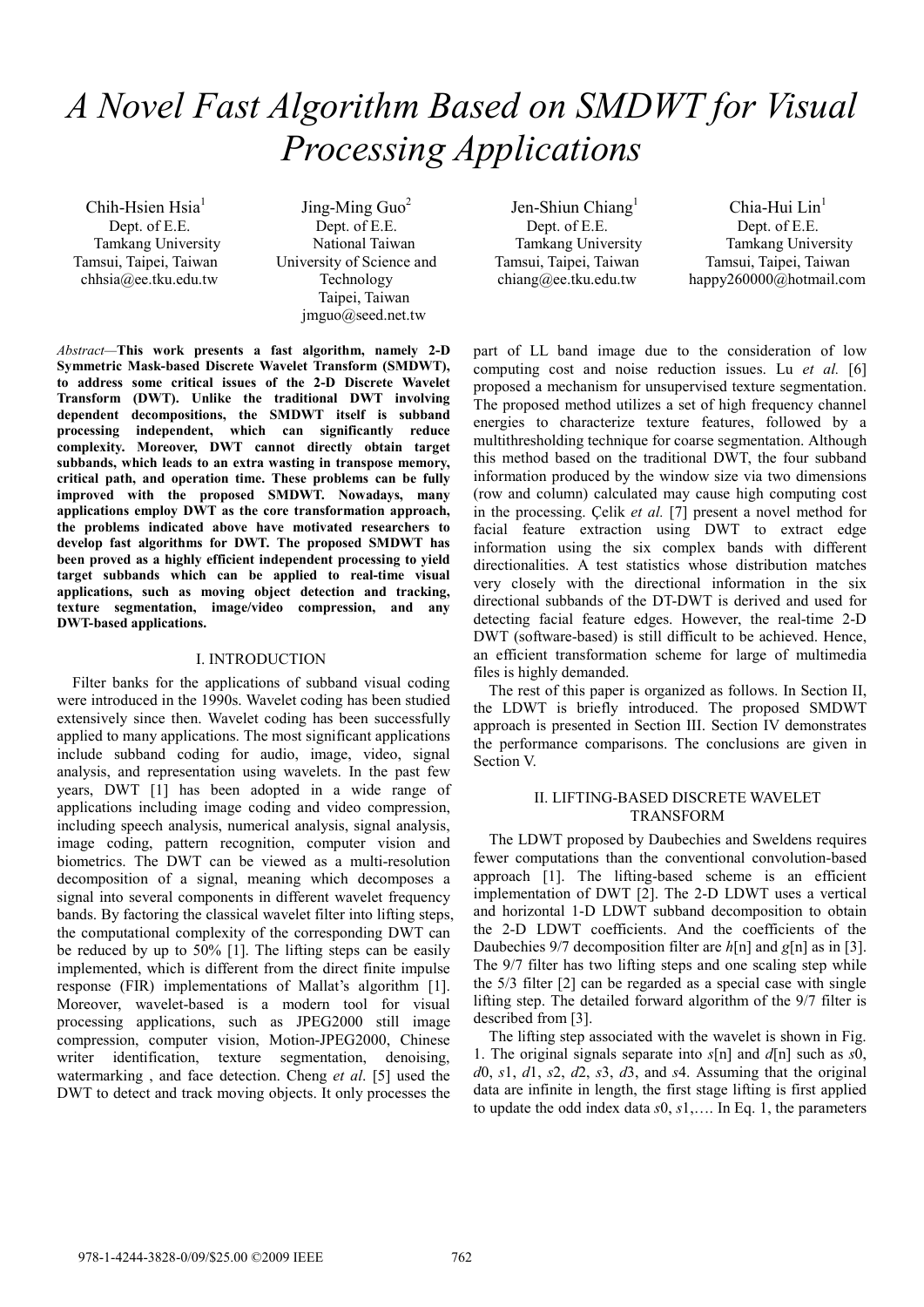$\alpha$  and  $d^1$ [n] represent the first stage lifting parameters and outcomes, respectively. After all the odd index data points are calculated, the second stage lifting could be performed with Eq. 2, where the parameters  $β$  and  $s<sup>1</sup>[n]$  represent the second stage lifting parameters and outcomes, respectively. In Eqs. 3 and 4, the *H*[n] and *L*[n] are obtained from processing  $d^1$ [n] and  $s^1$ [n] by the parameters  $\gamma$  and  $\delta$ , and for more accurate. Finally, through the normalization factors  $(1/\zeta$  and  $\zeta$ ) to obtain the high pass and low pass wavelet coefficients.

$$
d^{T}[n] = d[n] + \alpha \times (s[n] + s[n+1]),
$$
\n(1)

$$
s^{I}[n] = s[n] + \beta \times (d[n-1] + d[n]), \qquad (2)
$$

 $H[n] = d^{1}[n] + \gamma \times (s^{1}[n] + s^{1}[n+1]),$  (3)

$$
L[n] = s^{l}[n] + \delta \times (d^{l}[n-1] + d^{l}[n]),
$$
  
\n
$$
H[n] = [d^{l}[n] + \gamma \times (s^{l}[n] + s^{l}[n+1])] \times 1/\zeta,
$$
\n(5)

$$
L[n] = [s^{T}[n] + \delta \times (d^{T}[n-1] + d^{T}[n])] \times \zeta
$$
\n(6)



## III. THE PROPOSEDALGORITHM

The DWT is widely employed in the visual subband processing, since it inherently has the well-known perfect reconstruction property and it could analyze each subband for preprocessing. However, in 2-D transform, it has higher complexity, transpose memory, and critical path. Because the four subbands of the LDWT are all relation, we could not get the target subband immediately. It would waste the memory of unnecessary subbands operation time. In this work, the proposed 2-D 9/7 SMDWT could solve these problems by a single matrix (de-relation). It has many advantages such as low time complexity, simple and regular algorithm, and independent subbands for target application. The proposed method is introduced step by step in the following subsections, and the coefficients of mask wavelet coefficient the derivation is based on the 2-D 9/7 LDWT.

In speed and simplicity, generally, four masks, 7×7, 7×9,  $9\times7$ , and  $9\times9$ , are used to perform spatial filtering tasks. Moreover, the four-subband processing can be further optimized to speed up and reduce the computing cost of DWT coefficients. The four-matrix processors consist of four mask filters, and each filter is derived from one 2-D DWT of 9/7 float lifting-based coefficients. Since the transpose memory requirement of size  $N^2$  (L and H frequency) is huge and the processing takes too much time, as shown in Fig. 2(a). In this work, a new approach, 2-D SMDWT, is introduced to reduce computing time and low complexity, as shown in Fig. 2(b). In Fig.2 as shown the data flow of the LDWT and the SMDWT. To achieve the 2-D LDWT might need a vertical and

horizontal 1-D LDWT calculation, respectively. And each of 1-D LDWT would require calculating with four steps such as split, predict, update, and scaling. However, the four subbands of 2-D SMDWT are reached by a single matrix. And it only multiplies the coefficients of the mask during the procedure. Therefore, it presents results comparing with the LDWT, the SMDWT is more simple and regular.



Fig. 2. Structure comparisons. (a) 2-D LDWT; (b) 2-D SMDWT.

First, we know the coefficients of LDWT are  $\alpha$ =-1.586134342,  $\beta$ =-0.052980118,  $\gamma$ =0.882911075, δ=0.443506852, and ζ=1.230174105. And the Daubechies 9/7 filter needs nine original input pixels to produce one low pass wavelet coefficient as well as seven original input pixels to produce one high pass wavelet coefficient. Then, we would show how we obtain the four subbands mask-based (matrix) coefficients such as HH mask which is matrix of 7×7, LL mask which is matrix of  $9\times9$ , HL mask which is matrix of  $9\times7$ , and LH mask which is matrix of  $7\times9$  in following:

*A. HH subband* 

In this part, we would obtain a  $HH(x,y)$  which is the wavelet coefficient in HH band by decomposing the original pixel sequences form the original image.

The 2-D 9/7 LDWT uses a horizontal and vertical 1-D 9/7 LDWT subband decomposition to obtain the 2-D 9/7 LDWT coefficients. And then, we analyze the coefficients for obtaining the proposed 2-D 9/7 SMDWT coefficients.

Let  $A=s0$ ,  $B=00$ ,  $C=s1$ ,  $D=d1$ ,  $E=s2$ ,  $F=d2$ , and  $G=s3$ :

*d'*0=αA+B+αC, *d'*1=αC+D+αE, *d'*2= αE+F+αG,

*s'*0=β×(αA+B +αC)+C+β×(αC+D+αE),

*s'*1=β×(αC+D+αE)+E+β×(αE+F+αG),

*H*0=(1/ζ)×(γ×(β×(αA+B+αC)+C+β×(αC+D+αE)))+(1/ζ)×(αC

D+αE)+(1/ζ)×(γ×(β×(αC+D+αE)+E+β×(αE+F+αG))) (7) This H0-point represent  $H(x-3,y)$  which is the high frequency wavelet coefficient. And then the vertical 1-D 9/7 LDWT subband decomposition structure:

Let A'=Hs0, B'=Hd0, C'=Hs1, D'=Hd1, E'=Hs2, F'=Hd2, and G'=Hs3: *Hd'*0= αA'+B'+αC', *Hd'*1= αC'+D'+αE', *Hd'*2=  $\alpha E'+F'+\alpha G'$ , *Hs*'0=  $\beta \times (\alpha A'+B'+\alpha C')+C'+\beta \times (\alpha C'+D'+\alpha E')$ , *Hs*'1=  $\beta \times (\alpha C' + D' + \alpha E') + E' + \beta \times (\alpha E' + F' + \alpha G')$ ,

*HH*0= $(1/\zeta)\times(\gamma\times(\beta\times(\alpha A'+B'+\alpha C')+C'+\beta\times(\alpha C'+D'+\alpha E')))$ +(1/ζ)×( $\alpha$ C'+D'+ $\alpha$ E')+(1/ζ)×( $\gamma$ ×( $\beta$ ×( $\alpha$ C'+D'+ $\alpha$ E')+E'+  $\beta \times (\alpha E^{\prime} + F^{\prime} + \alpha G^{\prime})))$  (8)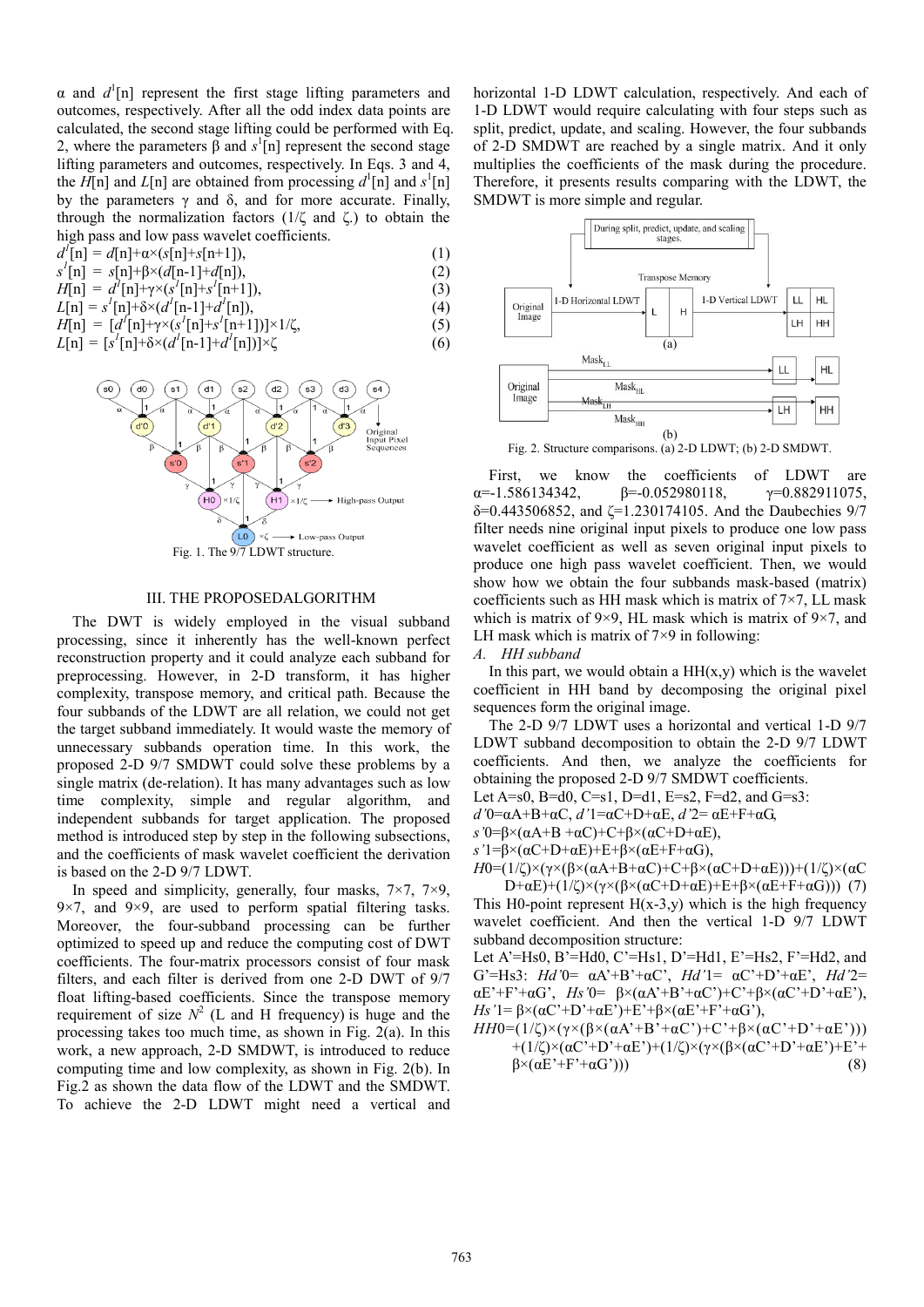

This point represent  $HH(x,y)$  which is the high-high frequency wavelet coefficient. We get the  $HH(x,y)$  by 2-D 9/7 LDWT is now, next we will analyze  $H(x-3,y)$  and  $HH(x,y)$  coefficients of the equation for obtaining the 2-D 9/7 SMDWT HH subband mask coefficient. First, the  $H(x-3, y)$  can be derived as follows:

H(x-3,y)=(αβγ/ζ)×A+(βγ/ζ)×B+(3αβγ/ζ)×C+(γ/ζ)×C+(α/ζ)×C+ (2βγ/ζ)×D+(1/ζ)×D+(3αβγ/ζ)×E+(γ/ζ)×E+(α/ζ)×E+(  $βγ/ζ)×F+(αβγ/ζ)×G$ 

And then, we transform algebras A~G into the original pixel sequences (horizontal coefficients)  $I(x-3,y-3) \sim I(x-3,y+3)$ . Transform algebras:

H(x-3,y)=(αβγ/ζ)×I(x-3,y-3)+(βγ/ζ)×I(x-3,y-2)+(3αβγ/ζ)×I(x-3  $(y-1)+(\gamma/\zeta)\times I(x-3,y-1)+(\alpha/\zeta)\times I(x-3,y-1)+(2\beta\gamma/\zeta)\times I(x-3,y-1)$ 3,y)+(1/ζ)×I(x-3,y)+(3αβγ/ζ)×I(x-3,y+1)+(γ/ζ)×I(x-3 ,y+1)+(α/ζ)×I(x-3,y+1)+(βγ/ζ)×I(x-3,y+2)+(αβγ/ζ)×I  $(x-3,y+3)$  (10)

Moreover, let Ha=αβγ/ζ, Hb=βγ/ζ, Hc=γ/ζ, Hd=α/ζ, He=1/ζ. The coefficient of  $H(x-3, y)$  could be calculated by:

 $H(x-3,y)=I(x-3,y-3)\times Ha+I(x-3,y-2)\times Hb+I(x-3,y-1)\times(3\times Ha+Hc)$ +Hd)+I(x-3,y) $\times$ (2×Hb+He)+I(x-3,y+1) $\times$ (3×Ha+Hc+  $Hd$ +I(x-3,y+2)×Hb+I(x-3,y+3)×Ha (11)

Second, the  $HH(x,y)$  can be derived as follows:

HH(x,y)=(αβγ/ζ)×A'+(βγ/ζ)×B'+(3αβγ/ζ)×C'+(γ/ζ)×C'+(α/ζ)× C'+(2βγ/ζ)×D'+(1/ζ)×D'+(3αβγ/ζ)×E'+(γ/ζ)×E'+(α/  $(\angle X) \times E' + (\frac{\beta \gamma}{\zeta}) \times F' + (\frac{\alpha \beta \gamma}{\zeta}) \times G'$  (12)

And then, we transform algebras  $A^{\prime}$  $\sim$ G' into the high frequency pixel sequences (vertical coefficients)  $H(x-3,y) \sim H(x+3,y)$ . Transform algebras:

HH(x,y)=(αβγ/ζ)×H(x-3,y)+(βγ/ζ)×H(x-2,y)+(3αβγ/ζ)×H(x-1,y )+(γ/ζ)×H(x-1,y)+(α/ζ)×H(x-1,y)+(2βγ/ζ)×H(x,y)+(1 /ζ)×H(x,y)+(3αβγ/ζ)×H(x+1,y)+(γ/ζ)×H(x+1,y)+(α/ζ )×H(x+1,y)+(βγ/ζ)×H(x+2,y)+(αβγ/ζ)×H(x+3,y) (13)

Moreover, let Ha=αβγ/ζ, Hb=βγ/ζ, Hc=γ/ζ, Hd=α/ζ, He=1/ζ. Since, the  $HH(x,y)$  general form can be expressed as:

- $HH(x,y)=H(x-3,y)\times Ha+H(x-2,y)\times Hb+H(x-1,y)\times(3\times Ha+Hc+$ 
	- Hd)+H(x,y) $\times$ (2×Hb+He)+H(x+1,y) $\times$ (3×Ha+Hc+Hd)  $+H(x+2,y)\times Hb+H(x+3,y)\times Ha$  (14)

Third, we order the  $HH(x,y)$  corresponding coefficients relate to the original sequences. The  $HH(x,y)$  can be derive a 7×7 matrix which represents the original sequences would multiplied by from the above  $H(x-3,y)$  and  $HH(x,y)$ . And the matrix is just the 2-D 9/7 SMDWT HH subband mask what we want.

First, the  $7\times7$  matrix which is the input pixel multiplied by the corresponding coefficients of each  $H(x-3,y) \sim H(x+3,y)$ . Next, we take the  $7\times7$  matrix which is the input pixel multiplied extra by the corresponding coefficients of  $HH(x,y)$  equations which is towards each  $H(x-3,y) \sim H(x+3,y)$ .

Next, we can be derive the  $7\times7$  matrix which is the input pixel should totally multiply to obtain the  $HH(x,y)$  instantly.

Finally, we can be derive a 2-D 9/7 SMDWT  $7\times7$  matrix of HH subband which can immediately obtain the HH coefficient form 2-D 9/7 LDWT. The coefficients of mask are as below: Let HHα=Ha×Ha, HHβ=Ha×Hb, HHγ=Ha×(3×Ha+Hc+Hd), HHδ=Ha×(2×Hb+He), HHε=Hb×Hb, HHη=Hb×(2×Hb+He),  $HH\theta = (3 \times Ha + Hc + Hd) \times (3 \times Ha + Hc + Hd)$ ,

HHζ=Hb×(3×Ha+Hc+Hd), HHι=(3×Ha+Hc+Hd)×(2×Hb+He),  $HHK=(2\times Hb+He)\times(2\times Hb+He)$ 

$$
HH_{7\times7}(x,y)=HH_{\alpha}\left\{\sum_{i=0}^{1}\sum_{j=0}^{1}I(2x-3+6i,2y-3+6j)\right\}+HH_{\beta}\times\left\{\sum_{i=0}^{1}\sum_{j=0}^{1}I(2x-2+4i,2y-3+6j)+I(2x-3+6i,2y-2+4j)]\right\}+HH_{\gamma}\times\left\{\sum_{i=0}^{1}\sum_{j=0}^{1}[I(2x-1+2i,2y-3+6j)+I(2x-3+6i,2y-1+2j)]\right\}
$$

$$
+HH_{\delta}\times\left\{\sum_{i=0}^{1}\sum_{j=0}^{1}I(2x,2y-3+6j)+\sum_{i=0}^{1}\sum_{j=0}^{1}(2x-3+6i,2y)\right\}+H_{\alpha}\times\left\{\sum_{i=0}^{1}\sum_{j=0}^{1}\sum_{j=0}^{1}(2x-2+4i,2y-2+4j)+HH_{\zeta}\times\left\{\sum_{i=0}^{1}\sum_{j=0}^{1}\sum_{j=0}^{1}(I(2x,2y-2+4j)+I(2x-2+4i,2y-1+2j))\right\}+HH_{\eta}\times\left\{\sum_{i=0}^{1}\sum_{j=0}^{1}(I(2x,2y-2+4j)+\sum_{i=0}^{1}(I(2x-2+4i,2y))+HH_{\theta}\times\left\{\sum_{i=0}^{1}\sum_{j=0}^{1}(I(2x-1+2i,2y-1+2j))\right\}+HH_{\zeta}\times\left\{\sum_{i=0}^{1}\sum_{j=0}^{1}(I(2x-1+2i,2y-1+2j))\right\}+HH_{\zeta}\times I(2x,2y-1+2j)+\sum_{i=0}^{1}(I(2x-1+2i,2y))+HH_{\kappa}\times I(2x,2y)
$$
(15)

*B. LL, HL, and LH subband* 

The LL, HL, and LH band could be derived in the same way. According to the 2-D 9/7 LDWT, the LL, HL, and LH band coefficients of the SMDWT could be expressed as follows, respectively. (Because limit page, so we present important band equations in this paper)

$$
LL_{9\times9}(x,y)=LL_{\alpha}\times\{\sum_{i=0}^{1}\sum_{j=0}^{1}I(2x-4+8i,2y-4+8j)\}+LL_{\beta}\times\{\sum_{i=0}^{1}\sum_{j=0}^{1}I(2x-3+6i,2y-4+8j)+I(2x-4+8i,2y-3+6j)]\}+LL_{\gamma}\times\{\sum_{i=0}^{1}\sum_{j=0}^{1}[I(2x-2+4i,2y-4+8j)+I(2x-4+8i,2y-2+4j)]\}+LL_{\delta}\times\{\sum_{i=0}^{1}\sum_{j=0}^{1}[I(2x-1+2i,2y-4+8j)+I(2x-4+8i,2y-1+2j)]\}+LL_{\epsilon}\times\{\sum_{i=0}^{1}\sum_{j=0}^{1}[I(2x-2+4i,2y-3+6j)+\sum_{j=0}^{1}[I(2x-4+8i,2y)]\}+LL_{\epsilon}\times\{\sum_{i=0}^{1}\sum_{j=0}^{1}[I(2x-3+6i,2y-3+6j)+I(2x-3+6i,2y-2+4j)]\}+LL_{\theta}\times\{\sum_{i=0}^{1}\sum_{j=0}^{1}[I(2x-1+2i,2y-3+6j)+I(2x-3+6i,2y-1+2j)]\}+LL_{\epsilon}\times\{\sum_{i=0}^{1}\sum_{j=0}^{1}[I(2x-1+2i,2y-3+6j)+I(2x-3+6i,2y-1+2j)]\}+LL_{\epsilon}\times\{\sum_{i=0}^{1}\sum_{j=0}^{1}[I(2x-2+4i,2y-2+4j)+LL_{\epsilon}\times\{\sum_{i=0}^{1}\sum_{j=0}^{1}[I(2x-1+2i,2y-2+4j)+L_{\epsilon}\times\{\sum_{i=0}^{1}\sum_{j=0}^{1}[I(2x-1+2i,2y-2+4j)+L_{\epsilon}\times\{\sum_{i=0}^{1}\sum_{j=0}^{1}[I(2x-1+2i,2y-2+4j)+L_{\epsilon}\times\{\sum_{i=0}^{1}\sum_{j=0}^{1}[I(2x-1+2i,2y-1+2j)]\}+LL_{\epsilon}\times\{\sum_{i=0}^{1}[I(2
$$